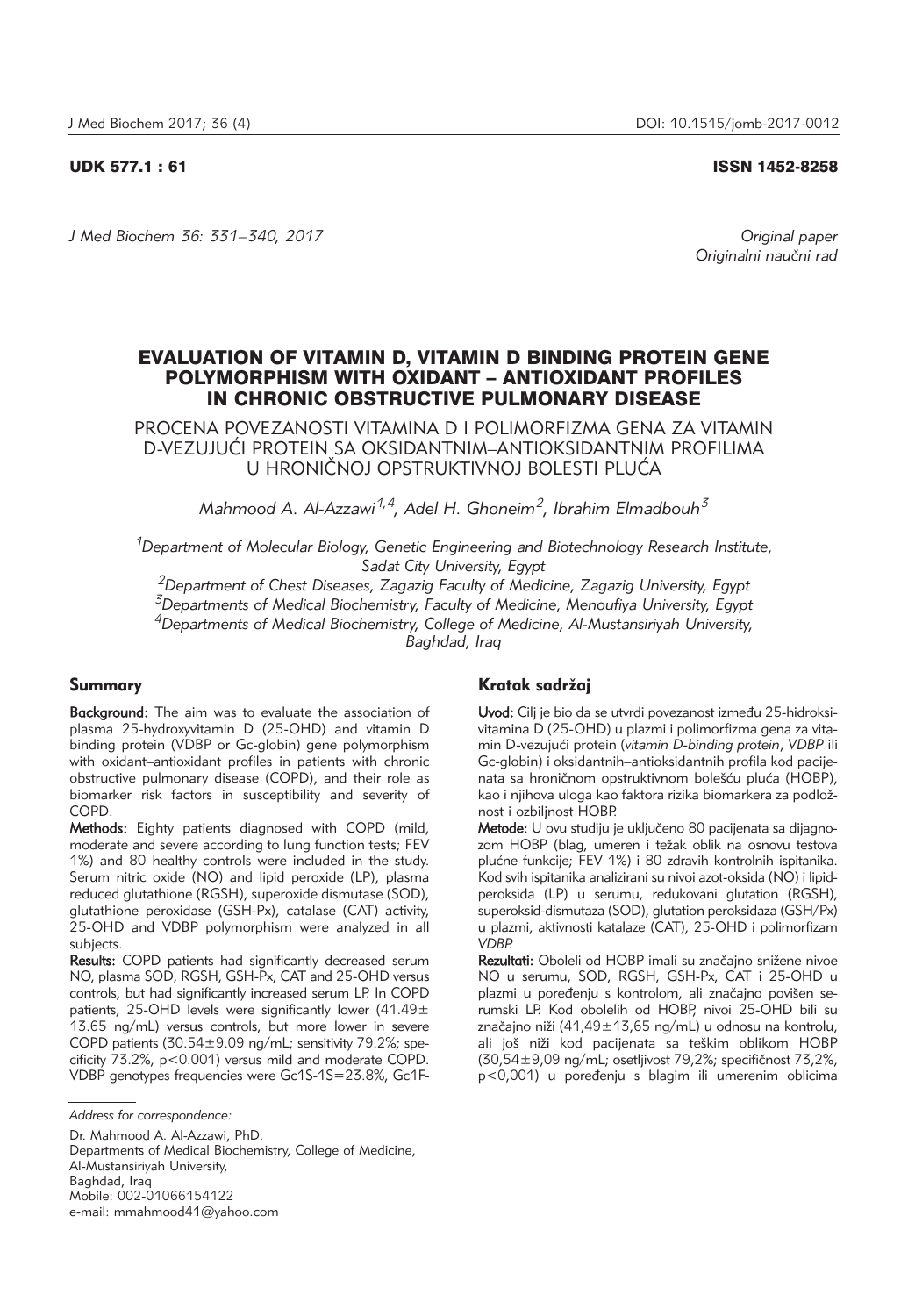1S=28.8%, Gc1F-1F=15%, Gc1S-2=20%, Gc1F-2=11.3% and Gc2-2=1.3%. Also, VDBP variants frequencies were Gc1S=48.1%, Gc1F=35% and Gc2=16.6%. However, Gc1F-1S genotypes and Gc1F variants were significantly higher than in controls (10%, 12.5%; p=0.009, p=0.001, respectively). Moreover, in severe COPD patients, Gc1F-1S genotype was significantly higher than in mild COPD (41.7% *vs* 31.3%, p=0.04).

Conclusions: COPD patients had significantly lower plasma 25-OHD and were associated with significantly higher VDBP Gc1F-1S genotypes and Gc1F variants frequencies than controls. Low vitamin D levels and VDBP polymorphism may be important as diagnostic risk factors in the susceptibility to and severity of COPD.

Kevwords: vitamin D, COPD, VDBP polymorphism, lung function, smoking, oxidants–antioxidants

#### Introduction

Chronic obstructive pulmonary disease (COPD) is a lung disease associated with significant and progressive irreversible airflow obstruction (1). COPD patients become more susceptible to exacerbations induced by respiratory bacterial and viral infections (2). COPD is a major cause of chronic morbidity and mortality, and the World Health Organization predicts that COPD will become the third leading cause of death worldwide by 2020 (1).

Chronic tobacco smoking is the major risk factor for COPD (3). However, only 15–20% of heavy smokers develop symptomatic COPD (4). Cigarette smoking is also the major source of oxidants/reactive oxygen species (ROS) to the lungs that can lead to extensive tissue damage and disease exacerbation susceptibility (2–4).

Interestingly, epidemiological evidence suggests a role of vitamin D deficiency in COPD onset and progression (4). It has been suggested that low levels of 25-hydroxyvitamin D (25-OHD) do not indicate true vitamin D deficiency when levels of vitamin D binding protein (VDBP) also are low (5). The VDBP or human group-specific component (Gc) globulin is a 55 kDa protein secreted by the liver and has important physiological functions that include involvement in vitamin D transport and storage, scavenging of extracellular G-actin, enhancement of the chemotactic activity of C5a for recruitment of neutrophils in inflammation and macrophage activation factor (MAF) (4, 6, 7). Also, 1,25(OH)2D also inhibits the expression of several matrix metalloproteinases (MMPs), which contribute to parenchymal destruction in COPD (4). Taken together, the direct impact of vitamin D deficiency on smoking-induced inflammation and the development of COPD remain unclear.

Also, epidemiological studies provide compelling evidence that genetic risk factors influence the development of COPD (4, 8). The genetic risk factors are generally related to protease-antiprotease interaction HOBP. Učestalost genotipova *VDBP* bila je Gc1S-1S=23,8%, Gc1F-1S=28,8%, Gc1F-1F=15%, Gc1S-2=20%, Gc1F-2=11,3% i Gc2-2=1,3%. Tako|e, u~estalost varijanti *VDBP* bila je Gc1s=48,1%, Gc1F=35% i Gc2=16,6%. Međutim, genotipovi Gc1F-1S i varijante Gc1F bili su značajno viši nego kod kontrolne grupe (10%, odnosno 12,5%; p=0,009, od nosno  $p=0,001$ ). Štaviše, kod pacijenata sa teškim oblikom HOBP, genotip Gc1F-1S bio je značajno češći nego u blagoj HOBP (41,7% prema 31,3%, p=0,04).

Zaključak: Oboleli od HOBP imali su značajno niže nivoe 25-OHD u plazmi i utvrđena je povezanost sa značajno većom učestalošću VDBP genotipova Gc1F-1S i varijanti Gc1F nego kod kontrolnih subjekata. Niski nivoi vitamina D i polimorfizam VDBP mogu biti važni kao dijagnostički faktori rizika u podložnosti i stepenu ozbiljnosti HOBP.

Ključne reči: vitamin D, HOBP, polimorfizam VDBP, plućna funkcija, pušenje, oksidanti-antioksidanti

(e.g.,  $\alpha$ -1 antitrypsin deficiency), oxidant-antioxidant effects, xenobiotic metabolism, and inflammation and immune response pathways, which trigger a series of events that damage the airways and terminal airspaces, leading to lung function decline and emphysema (3). One of the risk factors involved in inflammation and immune reaction is the gene encoding VDBP or Gc protein (4). The gene for VDBP is located on chromosome 4q11-q13 and two common substitutions in exon 11 result in three variants Gc2, Gc1S and Gc1F (not alleles, but haplotypes) composed of combinations of the single nucleotide polymorphisms (SNPs) at these loci. An individual may be homozygous or heterozygous for each variant, depending on the two haplotypes present (9). There are six genotypes that are combinations of the three variants, 1F-1F, 1F-1S, 1F-2, 1S-1S, 1S-2 and 2-2 (4). The levels of 25-OHD (6, 10) and VDBP gene (11) have been associated with COPD. However, evidence from epidemiological studies remains conflicting as different negative studies have been published showing absence of associations (12).

In this study, we investigated the blood level of vitamin D and VDBP gene polymorphism with oxidant-antioxidant profiles in the Egyptian COPD patients, and their association with the development and severity of COPD.

### Material and Methods

#### *Subjects*

All subjects were collected from the Chest Department, Zagazig University, Faculty of Medicine, Egypt. We included 80 COPD patients from those regularly attending the Chest Clinic and 80 subjects of matched age (smokers and non-smokers, controls) were collected from non-chesty patients referred for clinical and functional assessment e.g. before abdominal, eye operations etc. and from people who work in this hospital. All control subjects had no historical,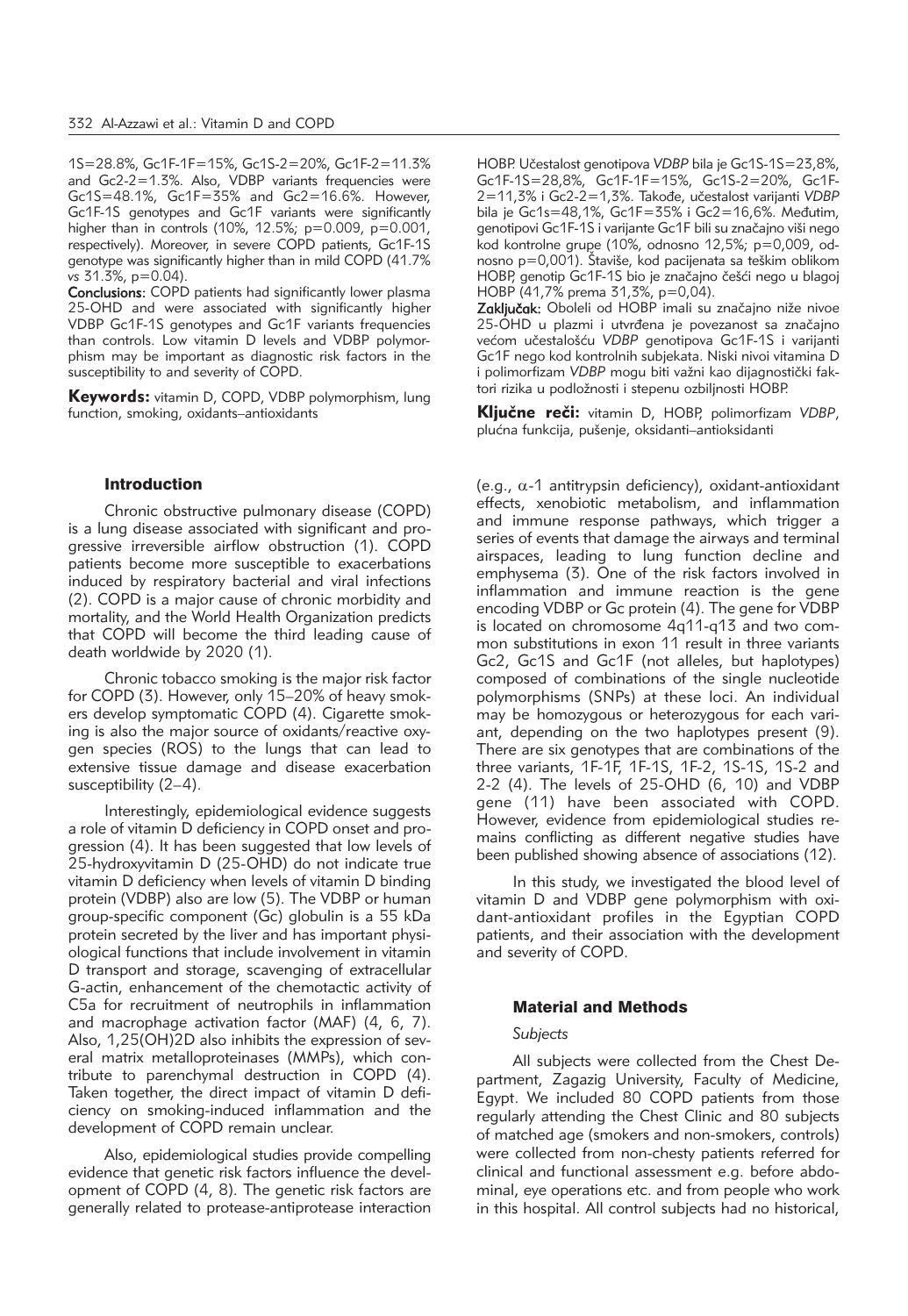clinical, or radiological data suggestive of chest problems and they had normal spirometry data, even the smokers, and pulmonary function tests (>90%).

Written informed consent was obtained from the study participants. The study was conducted in accordance to the ethical procedures and policies approved by the Ethical Committee of Zagazig University, Faculty of Medicine, Egypt.

In this study, all subjects were subjected to the following: full history taking, full clinical examination (general and local), plain chest X-ray (postero-anterior view), blood pictures, liver function tests, kidney function tests, random blood sugar and pulmonary function tests. Patients with COPD were assessed clinically for symptoms and signs (cough, wheezing, shortness of breath, and exercise intolerance), by chest radiology, and confirmed by spirometry.

Dynamic spirometry (Master Screen Pneumo, Erich Jaeger GmbH, Germany) was performed, with measurement of the forced expiratory volume 1 (FEV1) (% of predicted) and the forced vital capacity (FVC). The ratio FEV1/FVC is a measure of airflow obstruction. These measurements were performed according to the standards of the European Respiratory Society and the American Thoracic Society (13). The highest values of FEV1 of three forced expiratory maneuvers were used. The best FEV1, FVC, and FEV1/FVC values were selected for the analysis (FEV1/predicted FEV1%) as follows: mild  $> 80\%$ ; moderate 50–79%; severe 30–49%; and very severe < 30% (less than 50% but with respiratory failure). Very severe cases were not involved in this study (1, 14, 15). The exclusion criteria were as follows: (a) patients < 18 years, patients with renal or liver diseases, patients with diabetes mellitus or pregnant females; (b) intake of drugs that likely affect bone metabolism (e.g. corticosteroids), and (c) intake of dietary supplements containing calcium or vitamin D. Classification of the severity of cigarette smokers was done according to the number of pack-years (P-Y): number of cigarettes smoked per day multiplied by the duration in years (Smoking Index) and divided by 20 (1 pack = 20 cigarettes) as follows: mild smokers (< 20 P-Y); moderate smokers (20–49 P-Y); and heavy smokers  $(> 49$  P-Y)  $(10)$ .

#### *Methods*

The venous blood samples (10 mL) were collected from all participants in early morning and divided into 2 parts. The first part  $(5 \text{ mL})$  was put in heparinized tubes for the determination of erythrocyte oxidant and antioxidants blood levels and DNA extraction. The second part (5 mL) was used to obtain serum for colorimetric assay of nitric oxide (NO, Abcam Scientific, USA) (16) and lipid peroxidation (LP). Among the secondary products of LP, generated as a result of further reactions (e.g., b-elimination and decomposition of polyunsaturated fatty acid derivatives) are aldehydes, mainly malondialdehyde (MDA) (MDA assay kit, Abcam Scientific, USA) (17). The plasma levels of reduced glutathione (RGSH, Prinecton Biomedix Inc., USA) (18), glutathione peroxidase (GSH-Px, Cayman Chemical Company, USA) activity (19, 20), superoxide dismutase (SOD, Abcam Scientific, USA) activity (21), catalase activity (CAT, Sigma-Aldrich, USA) (22) were measured by a colorimetric assay according to the manufacturer's protocol as previously described.

The plasma 25-hydroxyvitamin D (25-OHD) was measured by Enzyme Linked Immunosorbent Assay (ELISA) (DiaSorin, Stillwater, Minnesota, USA) in all participants as previously described (23).



Figure 1 PCR gel shows the length of amplified PCR fragment analysis of Gc-globin genotypes. All six genotypes are shown. Hae III cuts the Gc-1S allele at the point (GGT, Gc-1S) (TGC, Gc-1F or Gc-2) into two bands of 295 bp and 167 bp, whereas Eco T14 I cuts Gc-2 allele into two bands of 302 bp and 156 bp at the point (AAG). The first bands in all six genotypes: digested with Hae III. The second bands in all six genotypes: digested with Eco T14 I. M: 100–1000 bp DNA ladder. 1F: Gc 1F, 1S: Gc 1S, 2: Gc 2.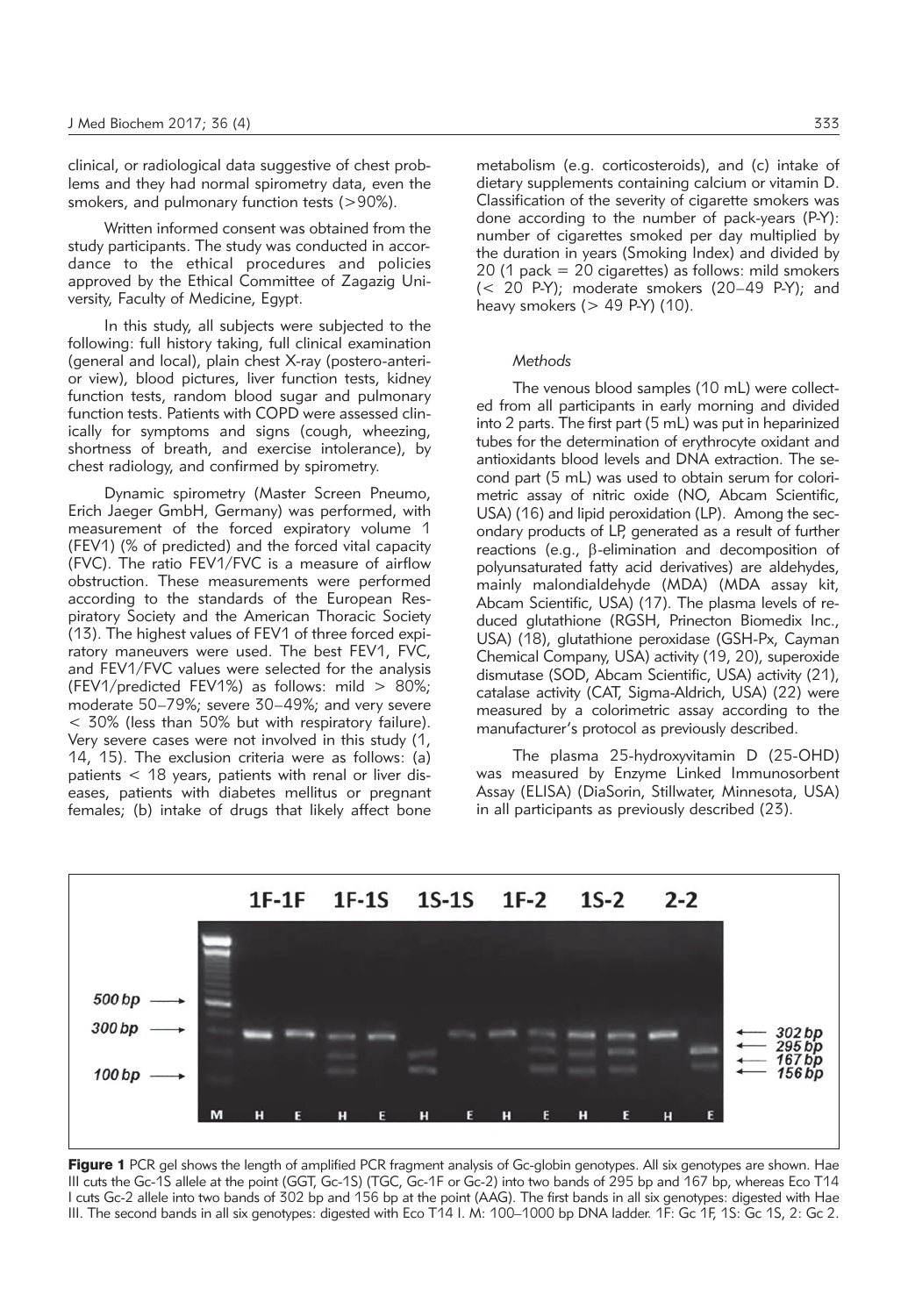DNA extraction and genotyping. Genomic DNA was extracted using a DNA extraction kit (Nucleon BACC2, Tepnel Life Sciences, UK) per the manufacturer's protocol. Primers for the polymerase chain reaction (PCR) were designed from the published VDBP gene sequence as previously described (24) and the VDBP gene was amplified using a commercially available PCR reaction master mix, according to the manufacturer's instructions (*Thermo Fisher Scien tific Company*). The primer pairs used to amplify the VDBP gene were: upstream, 5'-TAATGAGCAAATGAAAGAAG-3; downstream, 5'-AATCACAGTA-AAGAGGAGGT-3. The cycling program involved preliminary denaturation at 94 °C for 5 min, followed by 35 cycles of denaturation at 94 °C for 30 s, annealing at 48 °C for 30 s, and elongation at 72 °C for 30 s, followed by a final elongation step at 72 °C for 7 min.

The PCR product was genotyped by restriction fragment length polymorphism (RFLP) analysis, involving overnight restriction enzyme digestion at 37 °C with the Eco T14 and HaeIII restriction enzymes (*Thermo Fisher Scientific Company*). HaeIII cuts the Gc-1S allele at the point (GGT, Gc-1S) (TGC, Gc-1F or Gc-2) into two bands of 295 bp and 167 bp, whereas Eco T14I cuts Gc-2 allele into two bands of 302 bp and 156 bp at the point (AAG). Therefore, the PCR product from Gc-1F homozygotes alone remains uncut by either of the enzymes. The digested fragments were resolved on 3% agarose gels, stained with ethidium bromide, and observed under ultraviolet light (*Figure 1*).

#### *Statistical analysis*

We analyzed all the results by IBM personal computer and statistical package SPSS version 11 (SPSS Inc., Chicago, Il, USA). Variables are presented as numbers, percentages (%), or mean  $\pm$  standard deviation (SD) as indicated. Student's t-test, Mann Whitney U test and Chi-Square  $(x^2)$  test were used as indicated. Spearman correlation was used to correlate vitamin D level and different oxidants-antioxidants in COPD patients and controls. ROC (receiver operating characteristic) curve, sensitivity, specificity, and diagnostic accuracy were used to assess the diagnostic validity of vitamin D. Results are given as mean ± SD, cut-off values per sample times (95% confidence interval, CI). Genotypes and alleles frequencies of VDBP were compared between COPD cases and controls using  $\chi^2$  test. P values <0.05 were considered statistically significant.

## Results

All COPD patients (n=80) were 54.98±9.03 years, male/female ratio 58/22, number of cigarettes pack-years  $46.4 \pm 1.7$  P-Y and FEV1/FVC  $59 \pm 3.7\%$ . The control patients ( $n=80$ ) were  $53.05\pm7.40$  years old, male/female ratio 62/18. The number of cigarettes pack-years was  $33.7 \pm 1.2$  P-Y in smoker controls. Also, COPD patients were classified according to lung function tests as mild (n=16), moderate  $(n=40)$  and severe  $(n=24)$ .

The laboratory data of all subjects such as serum NO and LP, plasma reduced GSH, SOD, GSH-Px, CAT activity and 25-OHD were analyzed in COPD, smoker, and non-smoker controls. COPD patients had significantly decreased 25-OHD, NO, SOD, RGSH, GSH-Px and CAT versus controls (smoker and non-smokers), but significantly increased plasma LP (*Table I*).

Plasma 25-OHD was significantly lower in COPD patients versus smoker and non-smoker controls (41.49±13.65 vs 53.85±13.68, 52.5±19.33 ng/mL, p<0.001, p=0.001 respectively) (*Table I*). Plasma 25-OHD was highly significantly lower in severe COPD patients versus smoker and non-smoker controls (30.54±9.09 ng/mL, p=0.001, p=0.001 respectively). Also, plasma 25-OHD was significantly lower in moderate COPD patients versus smoker and non-smoker controls (44.38±11.13 ng/mL, p=0.029, p=0.049 respectively). However, plasma 25-OHD was non-significantly lower in mild COPD patients versus smoker and non-smoker controls (49.81 $\pm$ 15.37 ng/mL, p > 0.05). Moreover, plasma 25-OHD was significantly lower in severe COPD patients versus mild and moderate COPD (p<0.001, p<0.001 respectively) (*Figure 2A*).

The odds ratio of COPD patients had higher risk with lower 25-OHD (45.5 ng/mL) versus controls (odds ratio =  $0.72$ , 95% CI 0.65-0.80, p<0.001; sensitivity 70%; specificity 67.5 %. Also, odds ratio of severe COPD patients had higher risk with lower 25- OHD (38 ng/mL) versus mild and moderate COPD (odds ratio=0.86, 95% CI 0.76–0.95, p<0.001; sensitivity 79.2%; specificity 73.2 % (*Table II*, *Figure 2B*).

This study also assesses the prevalence of vitamin D in the pathogenesis of COPD through the oxidant-antioxidant role. Plasma 25-OHD was significantly correlated with lower serum NO (r=0.38, p<0.001), plasma SOD (r=0.35, p<0.001), RGSH (r=0.30, p<0.001), CAT (r=0.19, p=0.04) but with higher serum LP (r=-0.31, p<0.001) (*Table III*).

Our results on VDBP genotypes and variants (*Figure I*) in different groups were used to determine their susceptibility and severity of COPD progression (*Table IV–V*). In COPD patients, VDBP genotypes frequencies were Gc1S-1S=23.8%, Gc1F-1S=28.8%, Gc1F-1F=15%, Gc1S-2=20%, Gc1F-2=11.3% and Gc2-2=1.3%. Also, VDBP variants frequencies were Gc1S=48.1%, Gc1F=35% and Gc2=16.9%, but Gc1F-1S genotype and Gc1F variant were significantly higher than in controls  $(10\%, 12.5\%; p=0.009,$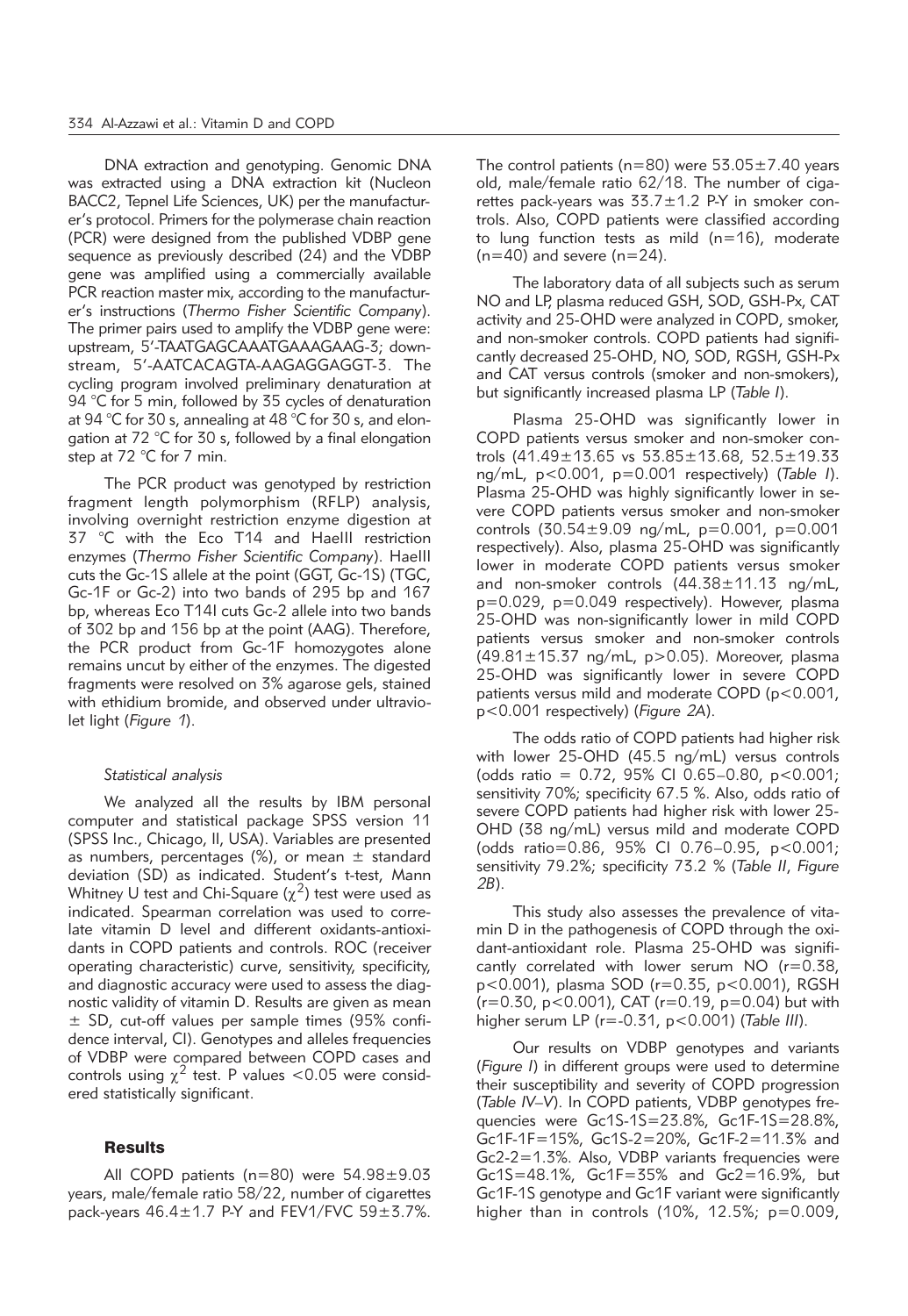|                                                                               | COPD patients                   | Smoker controls                   | Non-smoker                        |                                                                    |
|-------------------------------------------------------------------------------|---------------------------------|-----------------------------------|-----------------------------------|--------------------------------------------------------------------|
|                                                                               | $n = 80$                        | $n = 40$                          | controls $n = 40$                 | P value                                                            |
| Age (years)<br>$\bar{x} \pm SD$<br>Range                                      | $54.98 \pm 9.03$<br>$35 - 72$   | $52.05 \pm 6.48$<br>$43 - 65$     | $55.70 \pm 8.52$<br>$37 - 67$     | $0.11a$ ; 0.73 <sup>b</sup> ; 0.09 <sup>c</sup>                    |
| Nitric oxide (NO) (umol/L)<br>$\bar{x} \pm SD$<br>Range                       | $7.43 \pm 0.73$<br>$6.1 - 9$    | $17.66 \pm 0.98$<br>$15.9 - 19.1$ | $19.19 \pm 2.28$<br>$16.1 - 23$   | $<$ 0.001 <sup>a</sup> ; $<$ 0.001 <sup>b</sup> ;<br>< 0.001c      |
| Lipid peroxide (LP) (mmol/L)<br>$\bar{x} \pm SD$<br>Range                     | $31.57 \pm 1.84$<br>28-34       | $14.30 \pm 0.50$<br>$13.5 - 15.3$ | $13.38 \pm 0.45$<br>$12.8 - 14$   | $<$ 0.001 <sup>a</sup> ; $<$ 0.001 <sup>b</sup> ;<br>< 0.001c      |
| Superoxide dismutase (SOD) (U/mL)<br>$\bar{x} \pm SD$<br>Range                | $5.33 \pm 0.86$<br>$4 - 6.9$    | $8.19 \pm 0.51$<br>$7.4 - 8.9$    | $14.33 \pm 0.46$<br>$13.9 - 15.3$ | $<$ 0.001 <sup>a</sup> ; $<$ 0.001 <sup>b</sup> ;<br>< 0.001c      |
| Reduced glutathione (RGSH) (mg/dL)<br>$\bar{x} \pm SD$<br>Range               | $8.08 \pm 0.53$<br>$7.3 - 8.9$  | $22.32 \pm 0.66$<br>$21 - 23$     | $24.17 \pm 0.56$<br>$23.6 - 25$   | $<$ 0.001 <sup>a</sup> ; $<$ 0.001 <sup>b</sup> ;<br>< 0.001c      |
| Glutathione peroxidase (GSH-Px)<br>(mmol/min/mL)<br>$\bar{x} \pm SD$<br>Range | $11.98 \pm 1.01$<br>$10 - 13.1$ | $12.11 \pm 0.91$<br>$10 - 13.1$   | $12.14 + 0.92$<br>$10 - 13.1$     | $0.50^{\circ}$ ; 0.41 <sup>b</sup> ; 0.89 <sup>c</sup>             |
| Catalase (CAT) (umol/min/mL)<br>$\bar{x} \pm SD$<br>Range                     | $6.11 \pm 0.75$<br>$5.1 - 7.3$  | $7.13 \pm 0.39$<br>$6.5 - 7.9$    | $18.95 \pm 0.50$<br>17.9-19.6     | $<$ 0.001 <sup>a</sup> ; $<$ 0.001 <sup>b</sup> ;<br>< 0.001c      |
| 25-hydroxyvitamin D (25-OHD) (ng/mL)<br>$\bar{x} \pm SD$<br>Range             | $41.49 \pm 13.65$<br>$18 - 85$  | $53.85 \pm 13.68$<br>$39 - 89$    | $52.5 \pm 19.33$<br>$22 - 100$    | $<$ 0.001 <sup>a</sup> ; 0.001 <sup>b</sup> ;<br>0.97 <sup>c</sup> |

|  |  |  |  |  |  | <b>Table I</b> Patient data, blood oxidant, antioxidant, 25-hydroxyvitamin D (25-OHD) levels in all subjects. |
|--|--|--|--|--|--|---------------------------------------------------------------------------------------------------------------|
|--|--|--|--|--|--|---------------------------------------------------------------------------------------------------------------|

COPD = chronic obstructive pulmonary disease,  $\bar{x}$  = mean, SD = standard deviation

 $a = \text{COPD}$  patients vs smoker controls,  $b = \text{COPD}$  patients vs non-smoker controls,  $c =$  smoker controls vs non-smoker controls

Table II ROC curve, sensitivity, specificity and accuracy of 25-hydroxyvitamin D (25-OHD) levels for determining susceptibility and severity of COPD among groups.

| 25-hydroxyvitamin D (25-OHD) level |                                  |                                                          |  |  |
|------------------------------------|----------------------------------|----------------------------------------------------------|--|--|
|                                    | COPD patients<br>versus controls | Severe COPD patients<br>versus mild and<br>moderate COPD |  |  |
| <b>AUC</b>                         | 0.72<br>0.86                     |                                                          |  |  |
| P value                            | < 0.001                          | < 0.001                                                  |  |  |
| 95% CI                             | $0.65 - 0.80$                    | $0.76 - 0.95$                                            |  |  |
| Cutoff point<br>(nq/mL)            | 45.5                             | 38.0                                                     |  |  |
| Sensitivity                        | 70%                              | 79.2%                                                    |  |  |
| Specificity                        | 67.5%                            | 73.2%                                                    |  |  |
| Accuracy                           | 68.8%                            | 75.0%                                                    |  |  |

 $AUC = area$  under the curve,  $Cl =$  confidence interval

Table III Spearman correlation was assessed between 25hydroxyvitamin D (25-OHD) level and different oxidants and antioxidants in all subjects.

|                         | 25-hydroxyvitamin<br>D (25-OHD) level |         |
|-------------------------|---------------------------------------|---------|
|                         | r                                     | P value |
| $NO$ ( $µmol/L$ )       | 0.38                                  | < 0.001 |
| $LP$ (mmol/L)           | $-0.31$                               | < 0.001 |
| SOD (U/mL)              | 0.35                                  | < 0.001 |
| RGSH (mg/dL)            | 0.30                                  | < 0.001 |
| GSH-Px (nmol/min/mL)    | 0.04                                  | 0.58    |
| $CAT$ ( $umol/min/mL$ ) | 0.19                                  | 0.04    |

 $COPD =$  chronic obstructive pulmonary disease;  $r =$  correlation coefficient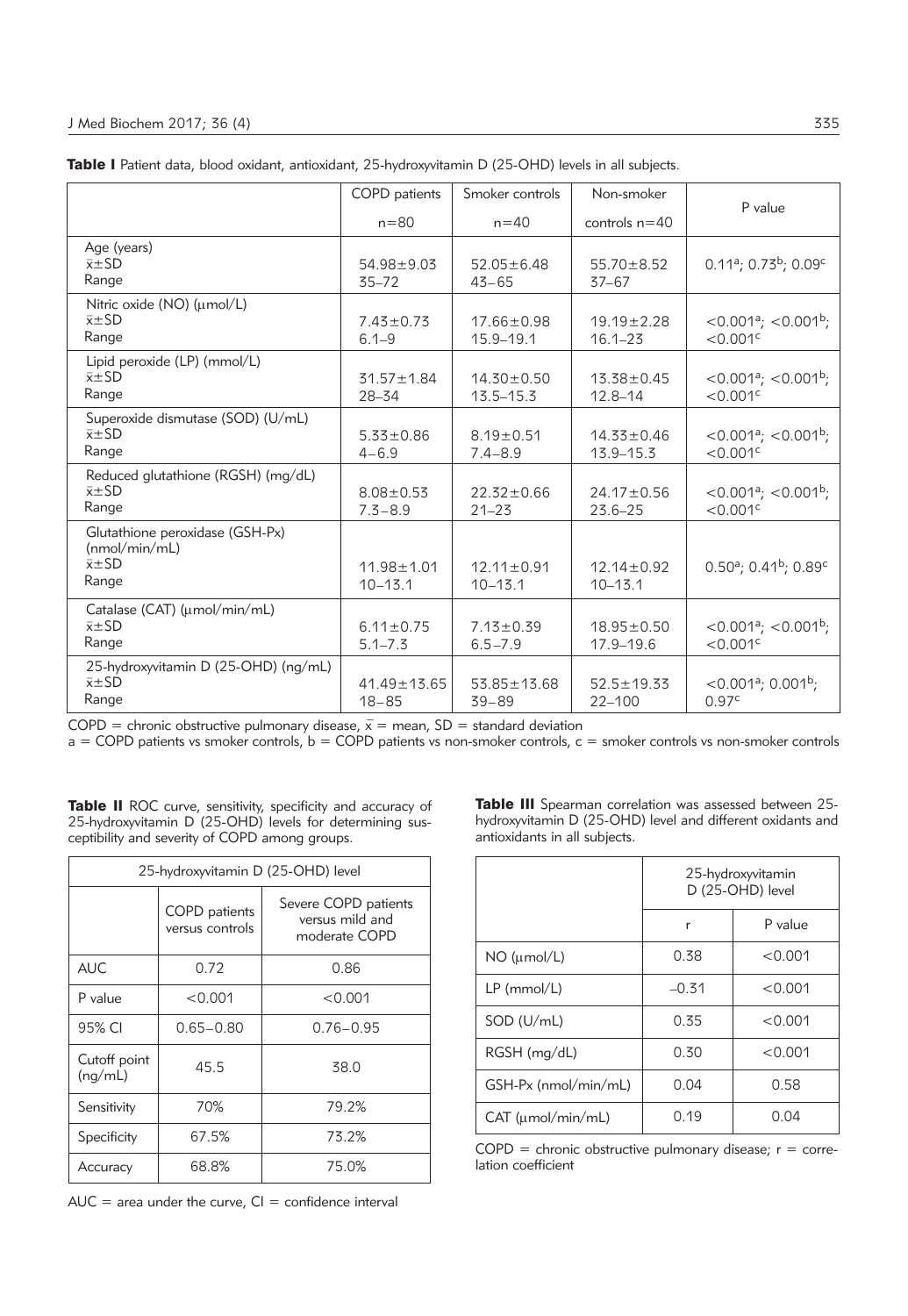

Figure 2 Plasma 25-hydroxyvitamin D (25-OHD) levels in different degree of COPD and control patients (A). ROC curves of concentration of 25-hydroxyvitamin D (25-OHD) in patients with COPD versus controls (B). ROC curves of concentration of 25-hydroxyvitamin D (25-OHD) in patients with severe COPD versus mild and moderate COPD (C).

|  | Table IV Vitamin D-binding protein (VDBP or Gc protein) gene polymorphism in all subjects. |  |  |  |
|--|--------------------------------------------------------------------------------------------|--|--|--|
|--|--------------------------------------------------------------------------------------------|--|--|--|

| COPD patients                  |                   | Smoker controls      | Non-smoker controls |                                                          |  |
|--------------------------------|-------------------|----------------------|---------------------|----------------------------------------------------------|--|
| Genotypes<br>$n = 80$<br>n (%) | $n = 40$<br>n (%) | $n = 40$<br>$n (\%)$ | P-value             |                                                          |  |
| $1S-1S$                        | 19 (23.8)         | 8(20.0)              | 20 (50.0)           | $0.64^{\circ}$ ; 0.004 <sup>b</sup> ; 0.005 <sup>c</sup> |  |
| $1F-1S$                        | 23 (28.8)         | 16 (40.0)            | 4(10.0)             | $0.21a$ ; $0.02b$ ; $0.002c$                             |  |
| $1F-1F$                        | 12 (15.0)         | 4 (10.0)             | 2(5.0)              | $0.45^a$ ; 0.11 <sup>b</sup> ; 0.40 <sup>c</sup>         |  |
| $1S-2$                         | 16 (20.0)         | 7(17.5)              | 6(15.0)             | $0.74^a$ ; $0.50^b$ ; $0.76^c$                           |  |
| $1F-2$                         | 9(11.3)           | 4(10.0)              | 2(5.0)              | $0.84^a$ ; 0.26 <sup>b</sup> ; 0.40 <sup>c</sup>         |  |
| $2 - 2$                        | 1(1.3)            | 1(2.5)               | 6(15.0)             | $0.61a$ ; $0.002b$ ; $0.047c$                            |  |
| <b>Alleles</b>                 |                   |                      |                     |                                                          |  |
| 1S                             | 77 (48.1)         | 39 (48.8)            | 50 (62.5)           | $0.93^a$ ; $0.04^b$ ; $0.08^c$                           |  |
| 1F                             | 56 (35.0)         | 28 (35.0)            | 10(12.5)            | $1.0^a$ ; <0.001 <sup>b</sup> ; 0.001 <sup>c</sup>       |  |
| 2                              | 27 (16.9)         | 13 (16.2)            | 20(25.0)            | $0.90^a$ ; $0.13^b$ ; 0.17                               |  |

COPD = chronic obstructive pulmonary disease

b = COPD patients vs non-smoker controls

a = COPD patients vs smoker controls

c = smoker controls vs non-smoker controls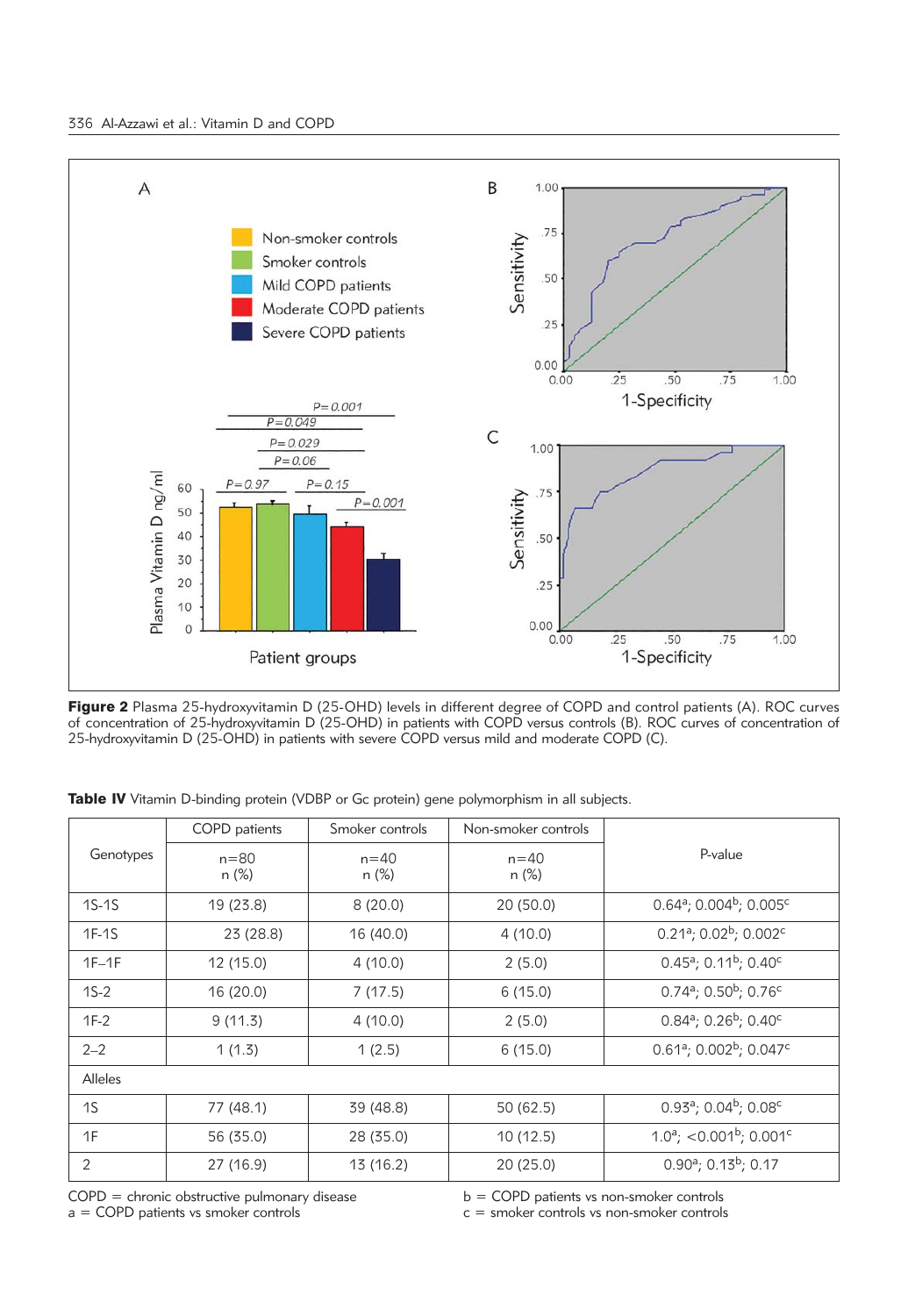|           |                           | COPD patients                 |                             |                                                             |
|-----------|---------------------------|-------------------------------|-----------------------------|-------------------------------------------------------------|
| Genotypes | Mild<br>$n = 16$<br>n (%) | Moderate<br>$n = 40$<br>n (%) | Severe<br>$n = 24$<br>n (%) | P-value                                                     |
| $1S-1S$   | 1(6.3)                    | 10(25.0)                      | 8 (33.30)                   | $0.11^a$ ; 0.04 <sup>b</sup> ; 0.47 <sup>c</sup>            |
| $1F-1S$   | 2(31.3)                   | 11(27.5)                      | 10(41.7)                    | $0.23^a$ ; 0.048 <sup>b</sup> ; 0.24 <sup>c</sup>           |
| $1F-1F$   | 1(6.3)                    | 10(25.0)                      | 1(4.2)                      | $0.11a$ ; 0.77 <sup>b</sup> ; 0.03 <sup>c</sup>             |
| $1S-2$    | 6(37.5)                   | 8(20.0)                       | 2(8.3)                      | $0.17^a$ ; $0.02^b$ ; $0.21^c$                              |
| $1F-2$    | 6(37.5)                   | 1(2.5)                        | 2(4.2)                      | <0.001 <sup>a</sup> ; 0.02 <sup>b</sup> ; 0.29 <sup>c</sup> |
| $2 - 2$   | <b>NA</b>                 | <b>NA</b>                     | 1(4.2)                      | NA; 0.41 <sup>b</sup> ; 0.19 <sup>c</sup>                   |
| Alleles   |                           |                               |                             |                                                             |
| 1S        | 10(31.3)                  | 39 (48.8)                     | 28 (58.3)                   | $0.09^a$ ; $0.02^b$ ; $0.29^c$                              |
| 1F        | 10 (31.3)                 | 32 (40.0)                     | 14 (29.2)                   | $0.39^a$ ; 0.84 <sup>b</sup> ; 0.22 <sup>c</sup>            |
| 2         | 12 (37.5)                 | 9(11.3)                       | 6(12.5)                     | $0.001a$ ; $0.009b$ ; $0.83c$                               |

Table V Vitamin D-binding protein (VDBP or Gc protein) gene polymorphism among the COPD patients.

COPD = chronic obstructive pulmonary disease

b = mild COPD vs severe COPD

a = mild COPD vs moderate COPD

c = moderate COPD vs severe COPD

p=0.001, respectively) (*Table IV*). In severe COPD patients, Gc1F-1S genotype was significantly higher than in mild COPD (41.7%*vs* 31.3%, p=0.04) (*Table V*).

## **Discussion**

Our results showed that patients with COPD manifested increased oxidative stress, as shown by the higher levels of LP products, accompanied by reduction in several endogenous enzymatic antioxidants in the blood, including SOD, CAT and GSH activity and reduction in NO. These results were in agreement with other studies (2, 3, 25). Smoking produces a shift in the normal balance between oxidants and antioxidants to impact oxidative stress both in the lungs and systemically  $(2-4, 25)$ . Oxidants included in cigarette smoke can directly injure cells and tissues, inactivate defense mechanisms, and initiate inflammation, which further elevates oxidative stress (2–4, 25).

In this study, plasma 25-OHD was significantly lower in all COPD patients (41.5 ng/mL) versus controls; sensitivity 70%; specificity 67.5%, and much lower in severe COPD patients (30.5 ng/mL); sensitivity 79.2%; specificity 73.2%. Our results were in agreement with other studies (15, 26), but in contrast to some studies (5, 27). Recently, a meta-analysis study's results suggested that a low serum level of 25-OHD was not associated with COPD susceptibility, but a high rate of 25-OHD deficiency was associated with COPD severity (1). In Egyptian patients and controls, vitamin D production from the sunlight usually occurs in the skin (Egypt is a hot country) in comparison to other countries such as Scandinavian countries (14). Also, serum levels of 25-OHD show seasonal variation. The prevalence of vitamin D deficiency is high during the winter months (28, 29). One limitation in the metaanalysis study showed that only one study contained African ethnicity (26), so this is considered the first study in Egypt.

In addition, vitamin D therapy prevents COPD exacerbation in patients with baseline serum 25-OHD concentrations of less than 20 ng/mL (12), but this is not consistent with our study (less than 30 ng/mL) and with another study (30). Lower vitamin D status in COPD may be due to diminished production of pre-vitamin D3 associated with skin aging caused by smoking and limited ultraviolet band light (UVB) exposure (31). We clinically extend these data by showing that vitamin D deficiency accelerates lung disease progression upon smoking exposure (oxidants), and may have a role in the pathogenesis of COPD in smoker patients. Our results showed Spearman's correlation between plasma vitamin D level and oxidants-antioxidants (LP, SOD, reduced GSH and CAT) and NO. Our results are in agreement with another study that showed vitamin D deficiency is highly prevalent in the smoking population, and correlates with the severity of COPD (1, 15).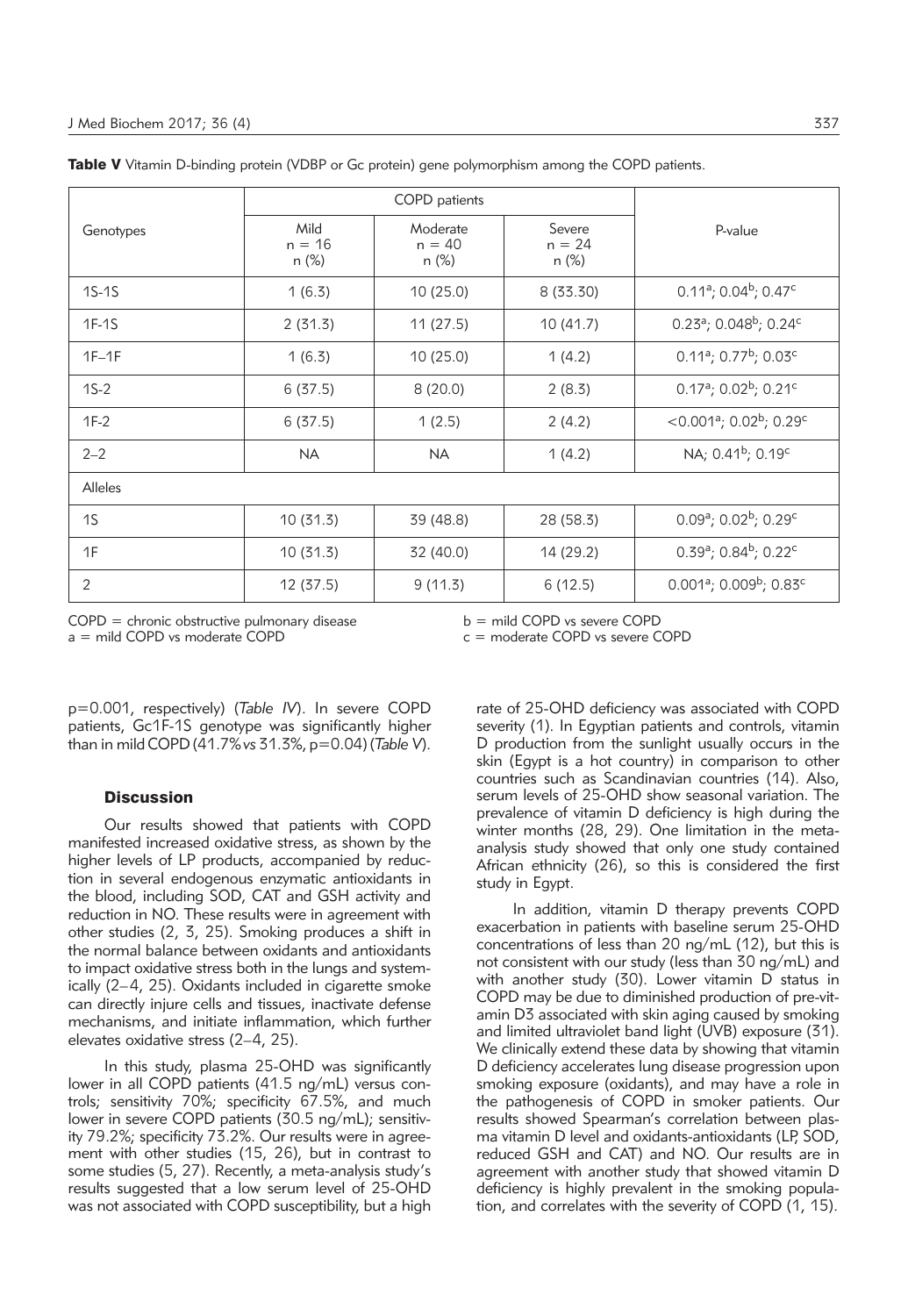VDBP level had no effects on serum 25-OHD concentration (32). In general, VDBP levels were higher in COPD (33), but the effect of smoke exposure is uncertain (9). VDBP is an acute phase reactant and also interacts with a key mediator of lung damage in COPD – neutrophil elastase (NE) cleaves the VDBPbinding site on neutrophils, so that VDBP is released into the circulation (6, 7, 34). Furthermore, the ability of VDBP complexes to mediate neutrophil chemotaxis is prevented by NE inhibitors (7, 9, 34). However, the mechanism by which vitamin D affects the pathogenesis of COPD is unclear. Vitamin D can modulate the activity of various immune cells (35), inhibit inflammatory responses (36), and improve remodeling in airway smooth muscles (37). Therefore, disease susceptibility is controlled by inherited variations in genes involved in antiproteolysis, metabolism of toxic substances in the cigarette smoke and the efficiency of mucociliary clearance in the lung (4).

The potential association of polymorphisms in VDBP or Gc with the risk of COPD was investigated for the first time in an Egyptian population. Our results showed COPD was significantly higher in patients with Gc1F-1S (28.8%), Gc1S-1S (23.8%), Gc1S (48.1%) and Gc1F (35%) than in controls. In severe COPD patients, Gc1F-1S genotype frequency was significantly higher than in mild COPD (41.7% vs 31.3%). The Egyptian population in this study showed a similar distribution to the Korean and Japanese populations (11, 28, 38). The Gc1S variant has not been associated with COPD in any racial group (39). Gc1S variant and Gc1S-1S genotype were significantly more frequent in non-smoker controls. These results indicate that Gc1S variant in a homozygous state may be protective against COPD in smoking people. Therefore, the Gc1S variant may have a role in the detoxification of substances which are found in smoke. The Gc2 variant appears protective in Caucasians (8, 11, 39). It has also been shown that the genotypes which contain Gc2 variants (1F-2, 1S-2 and 2-2) had a protective effect (38, 40). Also, the genotype Gc2-2 was protective against COPD (11, 28). In American (41), Canadian (38) and Caucasian populations, Gc2 and Gc2-2 also showed as a protective factor for COPD (42). However, this observation has not been confirmed by a subsequent study (29). The Gc1F variant has been consistently associated with a range of COPD phenotypes in

Asian subjects (8, 29, 43). This result has been confirmed in the Japanese population, but results in Caucasians have been inconsistent (11, 38, 39). Gc1F and Gc1F-1F were significantly higher in COPD than in control in Japanese (8, 29) and Chinese populations (43).

Individuals who have one or two copies of variant 2 have been shown to be protected against COPD (11, 38, 40), whereas the 1F-1F genotype has been associated with increased risk (11, 29, 38, 40). Despite all these reports, several studies have failed to show an association between VDBP polymorphisms and COPD (12). The functional significance of this polymorphism is not yet completely understood, but may cause very different circulating free and hence intracellular levels of 25-OHD3 (44).

We found that severe vitamin D deficiency predicted later decline in lung function in COPD patients, an important parameter of COPD disease progression. This may imply that the effects of vitamin D in COPD disease progression are too small to be clinically relevant, or that vitamin D deficiency is a later event rather than a potentially causal factor. COPD patients had significantly lower plasma 25-OHD and were associated with significantly higher frequencies of VDBP Gc1F-1S genotypes and Gc1F variants than controls. Plasma 25-OHD and VDBP polymorphism may be important as a diagnostic risk biomarker and vitamin D may be a useful therapy in COPD patients.

However, there are limitations to this study, because of the relatively small sample size and numbers of patients, especially Gc1S variant and genotype 1S-1S, 2-2, so additional studies with larger number of subjects are required in the future.

*Acknowledgements*. The authors would like to thank Pr. Naglaa Ghanayem, MD, Head of Biochemistry department, Faculty of Medicine, Menoufiya University, for stimulating discussion and encouragement.

#### Conflict of interest statement

The authors stated that they have no conflicts of interest regarding the publication of this article.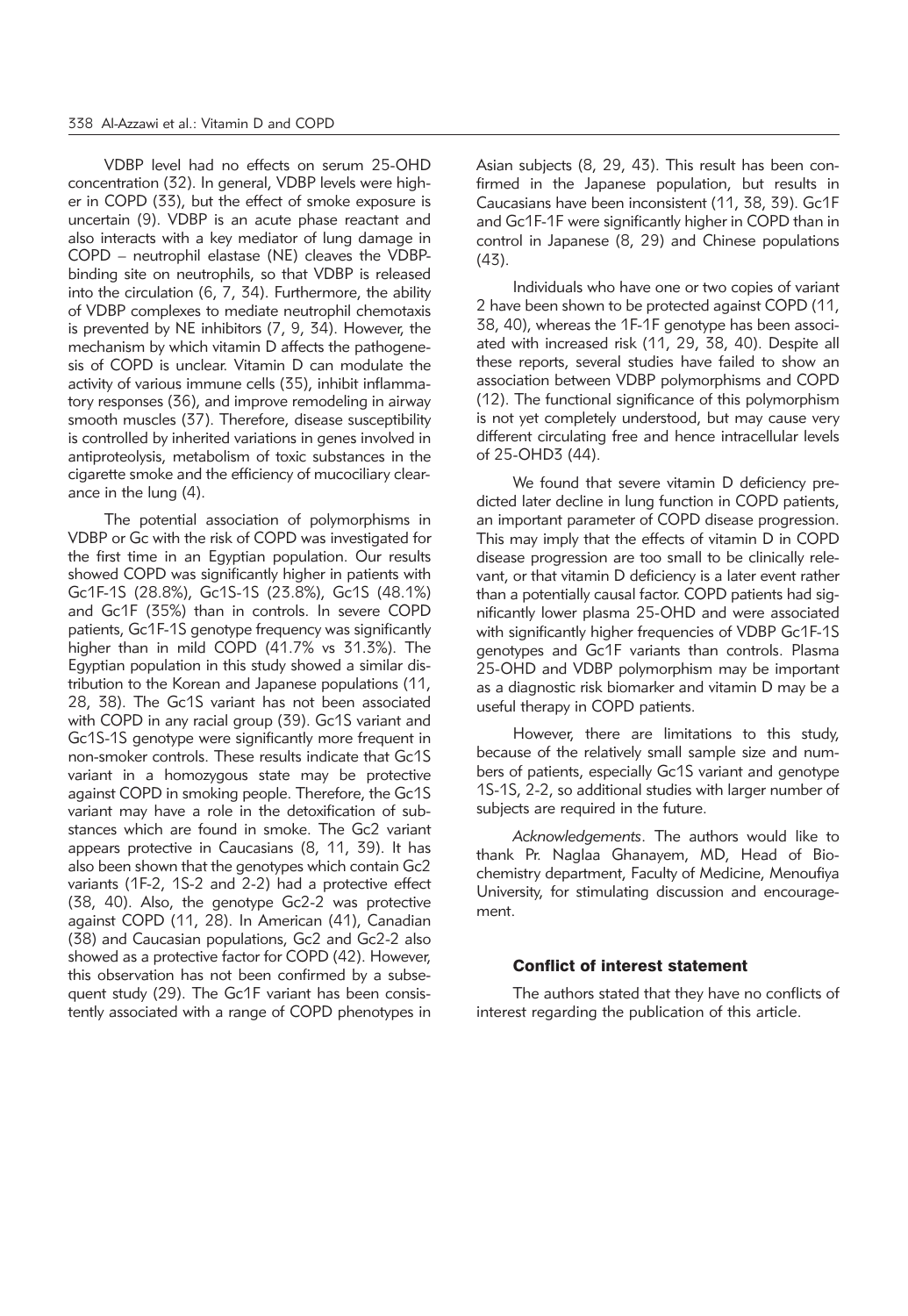#### **References**

- 1. Zhu B, Xiao C, Zheng Z. Vitamin D deficiency is associated with the severity of COPD: A systematic review and meta-analysis. Int J Chron Obstruct Pulmon Dis 2015; 10: 1907–16.
- 2. Singh Yadav A, Saini M. Evaluation of systemic antioxidant level and oxidative stress in relation to lifestyle and disease progression in asthmatic patients. J Med Biochem 2016; 35: 55–62.
- 3. Fischer BM, Voynow JA, Ghio AJ. COPD: Balancing oxidants and antioxidants. Int J Chron Obstruct Pulmon Dis 2015; 10: 261–76.
- 4. Heulens N, Korf H, Cielen N, De Smidt E, Maes K, Gysemans C, Verbeken E, Gayan-Ramirez G, Mathieu C, Janssens W. Vitamin D deficiency exacerbates COPD-like characteristics in the lungs of cigarette smoke-exposed mice. Respir Res 2015; 16: 110.
- 5. Powe CE, Evans MK, Wenger J, Zonderman AB, Berg AH, Nalls M, Tamez H, Zhang D, Bhan I, Karumanchi SA, Powe NR, Thadhani R. Vitamin D-binding protein and vitamin D status of black Americans and white Americans. N Engl J Med 2013; 369: 1991–2000.
- 6. Wood AM, Bassford C, Webster D, Newby P, Rajesh P, Stockley RA, Thickett DR. Vitamin D-binding protein contributes to COPD by activation of alveolar macrophages. Thorax 2011; 66: 205–10.
- 7. Nagasawa H, Uto Y, Sasaki H, Okamura N, Murakami A, Kubo S, Kirk KL, Hori H. Gc protein (vitamin D-binding protein): Gc genotyping and gcmaf precursor activity. Anticancer Res 2005; 25: 3689–95.
- 8. Ito I, Nagai S, Hoshino Y, Muro S, Hirai T, Tsukino M, Mishima M. Risk and severity of COPD is associated with the group-specific component of serum globulin 1f allele. Chest 2004; 125: 63–70.
- 9. Chishimba L, Thickett DR, Stockley RA, Wood AM. The vitamin D axis in the lung: A key role for vitamin D-binding protein. Thorax 2010; 65: 456–62.
- 10. Jung JY, Choi DP, Won S, Lee Y, Shin JH, Kim YS, Kim SK, Oh YM, Suh I, Lee SD. Relationship of vitamin D binding protein polymorphisms and lung function in Korean chronic obstructive pulmonary disease. Yonsei Med J 2014; 55: 1318–25.
- 11. Schellenberg D, Pare PD, Weir TD, Spinelli JJ, Walker BA, Sandford AJ. Vitamin D binding protein variants and the risk of COPD. Am J Respir Crit Care Med 1998; 157: 957–61.
- 12. Puhan MA, Siebeling L, Frei A, Zoller M, Bischoff-Ferrari H, Ter Riet G. No association of 25-hydroxyvitamin D with exacerbations in primary care patients with COPD. Chest 2014; 145: 37–43.
- 13. Quanjer PH, Tammeling GJ, Cotes JE, Pedersen OF, Peslin R, Yernault JC. Lung volumes and forced ventilatory flows. Report of the working party for standardization of lung function tests, European community for steel and coal. Official statement of the European Respiratory Society. Eur Respir J Suppl 1993; 16: 5–40.
- 14. Mahlin C, von Sydow H, Osmancevic A, Emtner M, Gronberg AM, Larsson S, Slinde F. Vitamin D status and

dietary intake in a Swedish COPD population. Clin Respir J 2014; 8: 24–32.

- 15. Janssens W, Bouillon R, Claes B, Carremans C, Lehouck A, Buysschaert I, Coolen J, Mathieu C, Decramer M, Lambrechts D. Vitamin D deficiency is highly prevalent in COPD and correlates with variants in the vitamin D-binding gene. Thorax 2010; 65: 215–20.
- 16. Miranda KM, Espey MG, Wink DA. A rapid, simple spectrophotometric method for simultaneous detection of nitrate and nitrite. Nitric Oxide 2001; 5: 62–71.
- 17. Yoshioka T, Kawada K, Shimada T, Mori M. Lipid peroxidation in maternal and cord blood and protective mechanism against activated-oxygen toxicity in the blood. Am J Obstet Gynecol 1979; 135: 372–6.
- 18. Beutler E, Duron O, Kelly BM. Improved method for the determination of blood glutathione. J Lab Clin Med 1963; 61: 882–8.
- 19. Necheles TF, Boles TA, Allen DM. Erythrocyte glutathione peroxidase deficiency and hemolytic disease of the newborn infants. J Pediatr 1968; 72: 319–24.
- 20. Gross RT, Bracci R, Rudolph N, Schroeder E, Kochen JA. Hydrogen peroxide toxicity and detoxification in the erythrocytes of newborn infants. Blood 1967; 29: 481-93.
- 21. Minami M, Yoshikawa H. A simplified assay method of superoxide dismutase activity for clinical use. Clin Chim Acta 1979; 92: 337–42.
- 22. Sinha AK. Colorimetric assay of catalase. Anal Biochem 1972; 47: 389–94.
- 23. Reichel H, Koeffler HP, Norman AW. The role of the vitamin D endocrine system in health and disease. N Engl J Med 1989; 320: 980–91.
- 24. Braun A, Kofler A, Morawietz S, Cleve H. Sequence and organization of the human vitamin D-binding protein gene. Biochim Biophys Acta 1993; 1216: 385–94.
- 25. Rahman I, Swarska E, Henry M, Stolk J, MacNee W. Is there any relationship between plasma antioxidant capacity and lung function in smokers and in patients with chronic obstructive pulmonary disease? Thorax 2000; 55: 189–93.
- 26. Lee HM, Liu M, Lee K, Luo Y, Wong ND. Does low vitamin D amplify the association of COPD with total and cardiovascular disease mortality? Clin Cardiol 2014; 37: 473–8.
- 27. Jackson AS, Shrikrishna D, Kelly JL, Kemp SV, Hart N, Moxham J, Polkey MI, Kemp P, Hopkinson NS. Vitamin D and skeletal muscle strength and endurance in COPD. Eur Respir J 2013; 41: 309–16.
- 28. Park Y, Kim YS, Kang YA, Shin JH, Oh YM, Seo JB, Jung JY, Lee SD. Relationship between vitamin D-binding protein polymorphisms and blood vitamin D level in Korean patients with COPD. Int J Chron Obstruct Pulmon Dis 2016; 11: 731–8.
- 29. Ishii T, Keicho N, Teramoto S, Azuma A, Kudoh S, Fukuchi Y, Ouchi Y, Matsuse T. Association of gc-globulin variation with susceptibility to COPD and diffuse panbronchiolitis. Eur Respir J 2001; 18: 753–7.